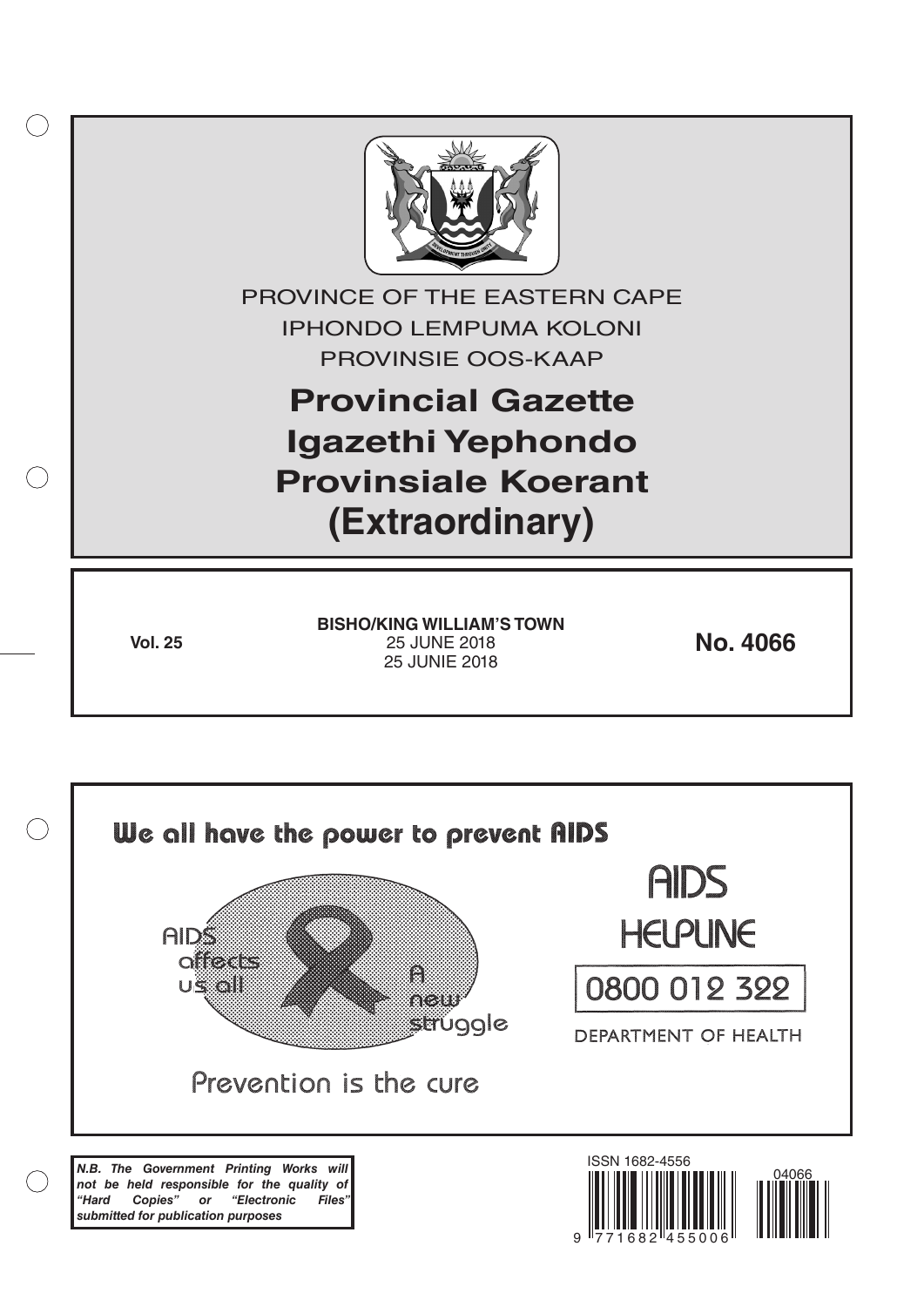# **IMPORTANT NOTICE:**

**The GovernmenT PrinTinG Works Will noT be held resPonsible for any errors ThaT miGhT occur due To The submission of incomPleTe / incorrecT / illeGible coPy.**

**no fuTure queries Will be handled in connecTion WiTh The above.**

### **CONTENTS**

|     |                                                                                                     | Gazette<br>No. | Page<br>No. |
|-----|-----------------------------------------------------------------------------------------------------|----------------|-------------|
|     | LOCAL AUTHORITY NOTICES • PLAASLIKE OWERHEIDS KENNISGEWINGS                                         |                |             |
| 120 | Spatial Planning and Land Use Management By-Law: Kouga Local Municipality, 2016: Kouga Municipality | 4066           |             |
| 121 | Spatial Planning and Land Use Management By-law, 2016: Kouga Municipality: Erf 1294, Jeffreys Bay   | 4066           |             |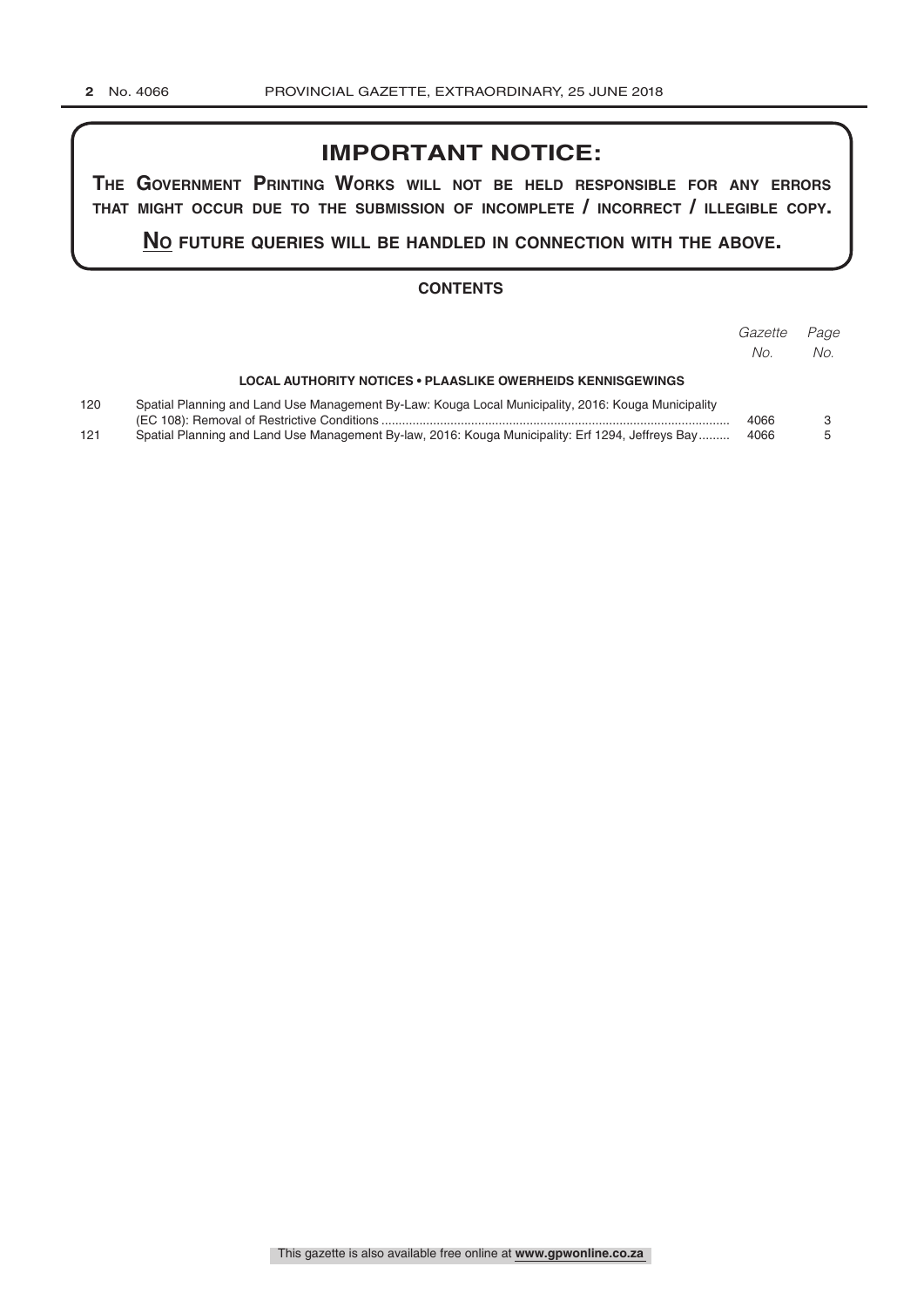# Local Authority Notices • Plaaslike Owerheids Kennisgewings

#### **LOCAL AUTHORITY NOTICE 120 OF 2018**

### **KOUGA MUNICIPALITY (EC 108)**

#### **NOTICE: 107/2017**

### **REMOVAL OF RESTRICTIVE CONDITIONS**

Notice is hereby given in terms of Section 93 of the Spatial Planning and Land Use Management By-Law: Kouga Local Municipality, 2016, that the under mentioned applications have been received and is open for inspection at the Kouga Municipality, Planning and Development Department 16 Woltemade Street, Jeffreys Bay, 6330. Motivated objections, if any, against the application, must be lodged in writing to reach the undersigned not later than 30 days after publication of this notice with specific reference to the Erf number.

#### **ERF 372 (10 OOSTE STREET), CAPE ST FRANCIS**

**Applicant:** Steyn & Ellis Attorneys

**Nature of application:** The removal of restrictive title deed conditions for development purposes as well as the departure from the zoning scheme provisions in order to encroach the building line.

#### **ERF 114 (CNR OF DELPORT & CHARLIE MALAN STREETS), PATENSIE**

**Applicant:** Urban Dynamics Town & Regional Planners

**Nature of application:** The removal of restrictive title deed conditions for development purposes.

#### **ERF 338 (26 UYS STREET), JEFFREYS BAY**

**Applicant:** CW Malan Jeffreys Bay Incorporated

**Nature of application:** The removal of restrictive title deed conditions for development purposes.

#### **ERF 960 (28 WITELS ROAD), HUMANSDORP**

**Applicant:** CW Malan Jeffreys Bay Incorporated

**Nature of application:** The removal of restrictive title deed conditions for development purposes.

#### **OPHEFFING VAN BEPERKINGS**

Kennis word kragtens Artikel 93 van die By-Wet op Ruimtelike Beplanning en Grondgebruikbestuur, 2016: Kouga Munisipaliteit gegee dat onderstaande aansoek ontvang is en ter insae lê by die kantoor van die Kouga Munisipaliteit, Beplanning en Ontwikkelings Department, Woltemadestraat 16. Jeffreysbaai, 6330. Enige besware, volledig gemotiveer, moet binne 30 dae vanaf publikasie van hierdie kennisgewing by die Munisipale Bestuurder, Posbus 21, Jeffreysbaai, ingedien word met verwysing na die erf nommer.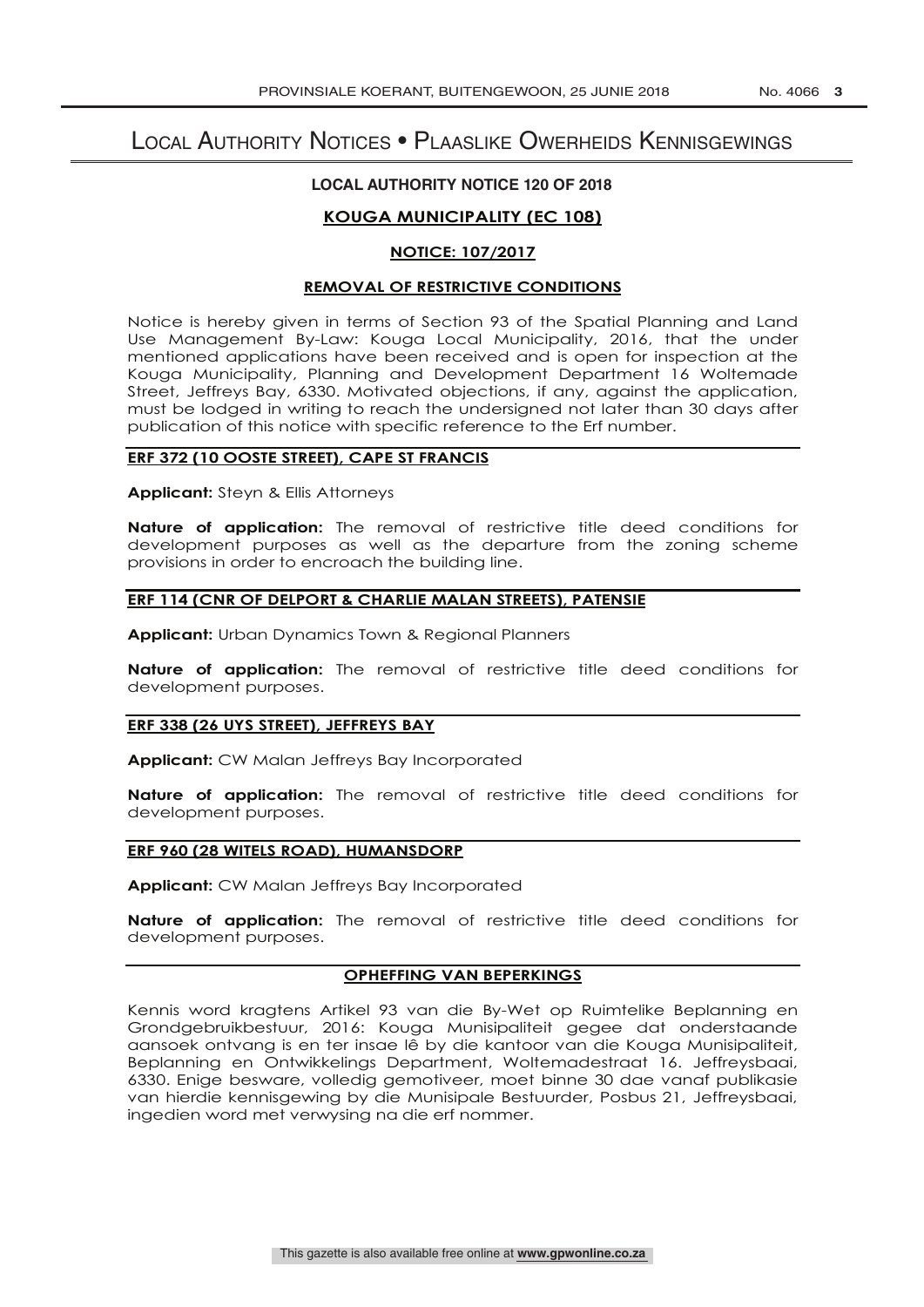### **ERF 372 (OOSTESTRAAT 10), KAAP ST FRANCIS**

**Aansoeker:** Steyn & Ellis Prokureurs

**Aard van Aansoek:** Die opheffing van die titelvoorwaardes van toepassing op Erf 372, Kaap St Francis vir ontwikkelingsdoeleindes.

### **ERF 114 (H/V DELPORT & CHARLIE MALAN), PATENSIE**

**Aansoeker:** Urban Dynamics Stads en Streeksbeplanners

**Aard van Aansoek:** Die opheffing van die titelvoorwaardes van toepassing op Erf 114, Patensie vir ontwikkelingsdoeleindes asook die afwyking van die skemaregulasies vir boulyn oorskryding.

#### **ERF 960 (WITELS STRAAT 28), HUMANSDORP**

**Aansoeker:** CW Malan Jeffreysbaai

**Aard van Aansoek:** Die opheffing van die titelvoorwaardes van toepassing op Erf 960, Humansdorp vir ontwikkelingsdoeleindes.

#### **ERF 338 (UYSSTRAAT), JEFFREYSBAAI**

**Aansoeker:** CW Malan Jeffreysbaai

**Aard van Aansoek:** Die opheffing van die titelvoorwaardes van toepassing op Erf 338, Jeffreysbaai vir ontwikkelingsdoeleindes.

Further particulars are available for inspection at the office of the Directorate: Infrastructure, Planning and Development, Municipal Offices, 16 Woltemade Street, Jeffreys Bay, 6330. Contact No: 0422002200

Motivated objections, if any, against the application, must be lodged in writing, to reach the undersigned not later than 30 days after publication of this notice.

### **MR. C. DU PLESSIS P.O. BOX 21 MUNICIPAL MANAGER JEFFREYS BAY**

 **6330**

#### **For Publication:**

# **PROVINCIAL GAZETTE**

Kouga Express and the contract of the contract of the contract of the contract of the contract of the contract of the contract of the contract of the contract of the contract of the contract of the contract of the contract Municipal Notice Boards Municipal Website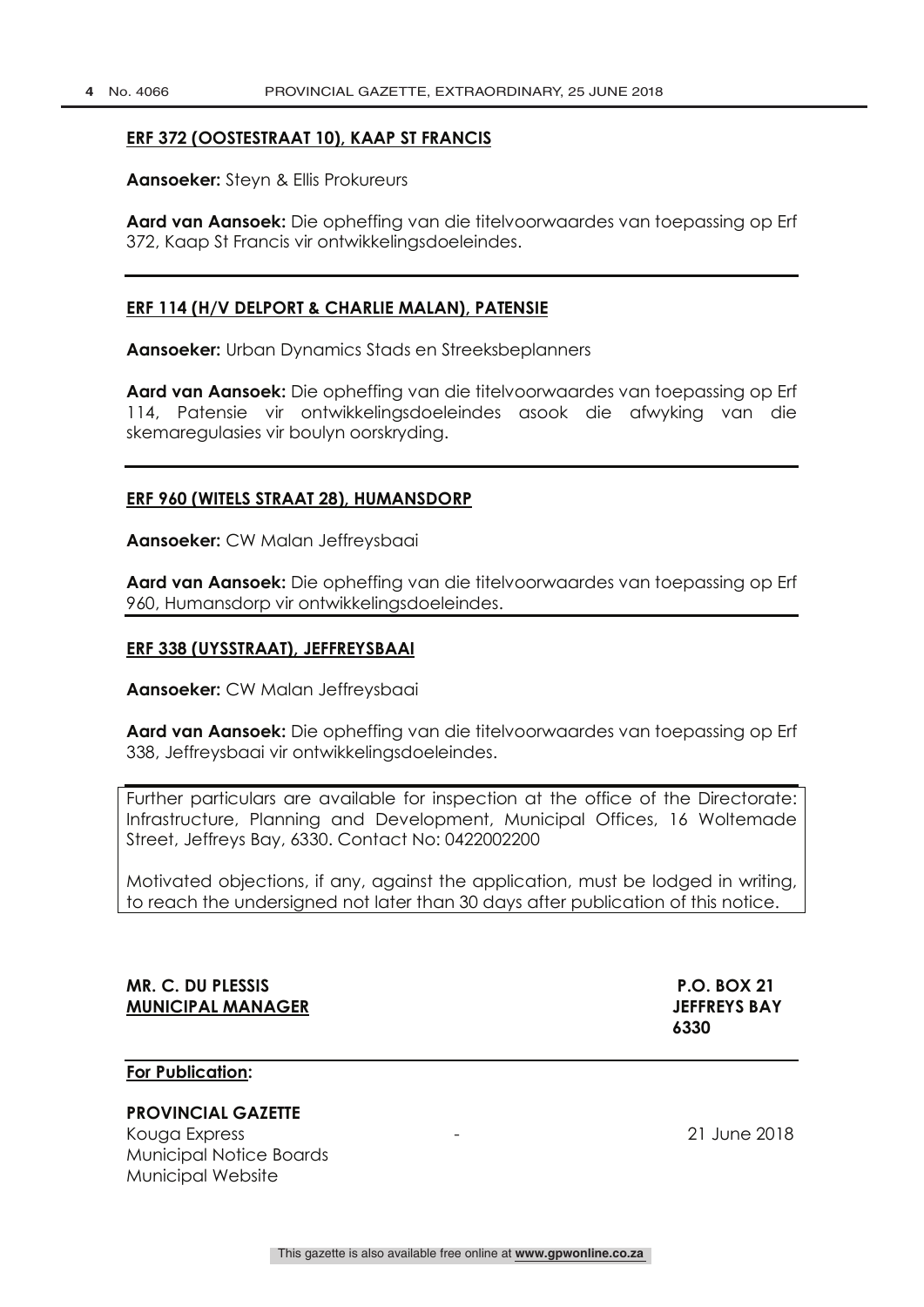### **LOCAL AUTHORITY NOTICE 121 OF 2018**

# **PROVINCIAL NOTICE NO 106/2018**

# **EASTERN CAPE PROVINCE**

## **KOUGA MUNICIPALITY (EC 108)**

## **REMOVAL OF RESTRICTIVE CONDITIONS**

# **ERF 1294, JEFFREYS BAY**

# **SPATIAL PLANNING AND LAND USE MANAGEMENT BY-LAW, 2016: KOUGA MUNICIPALITY**

Notice is hereby given that the Municipal Planning Tribunal on 19 April 2018, removed Condition G applicable to Erf 1294, Jeffreys Bay as contained in Certificate of Consolidation Title T50763/2016 in terms of Section 69 of the Spatial Planning and Land Use Management By-Law, 2016: Kouga Municipality

------------------------------------------------------------------------------------------------------------

# **C. DU PLESSIS P.O. BOX 21 MUNICIPAL MANAGER JEFFREYS BAY**

 **6330**

**For Publication:** 

PROVINCIAL GAZETTE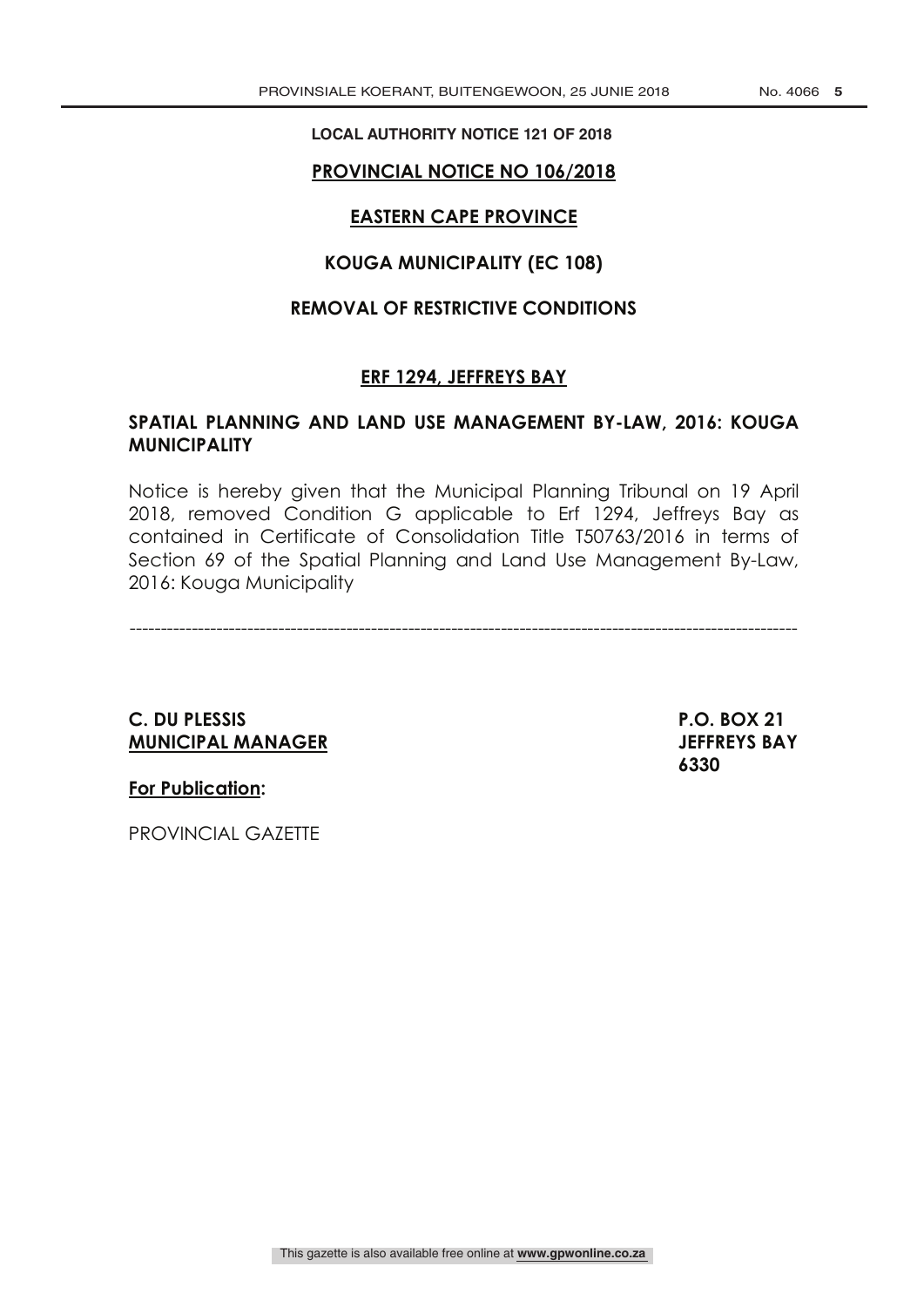This gazette is also available free online at **www.gpwonline.co.za**